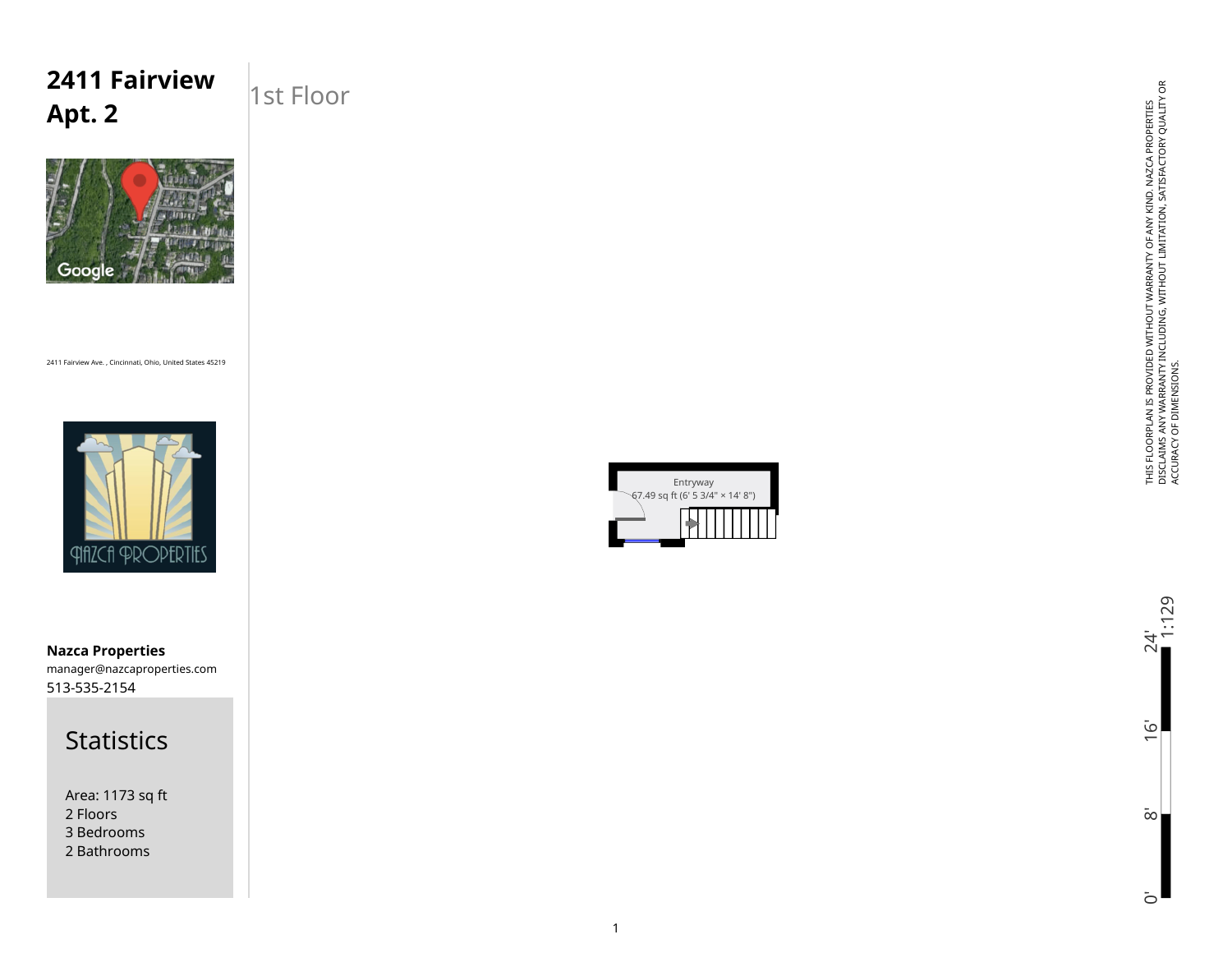



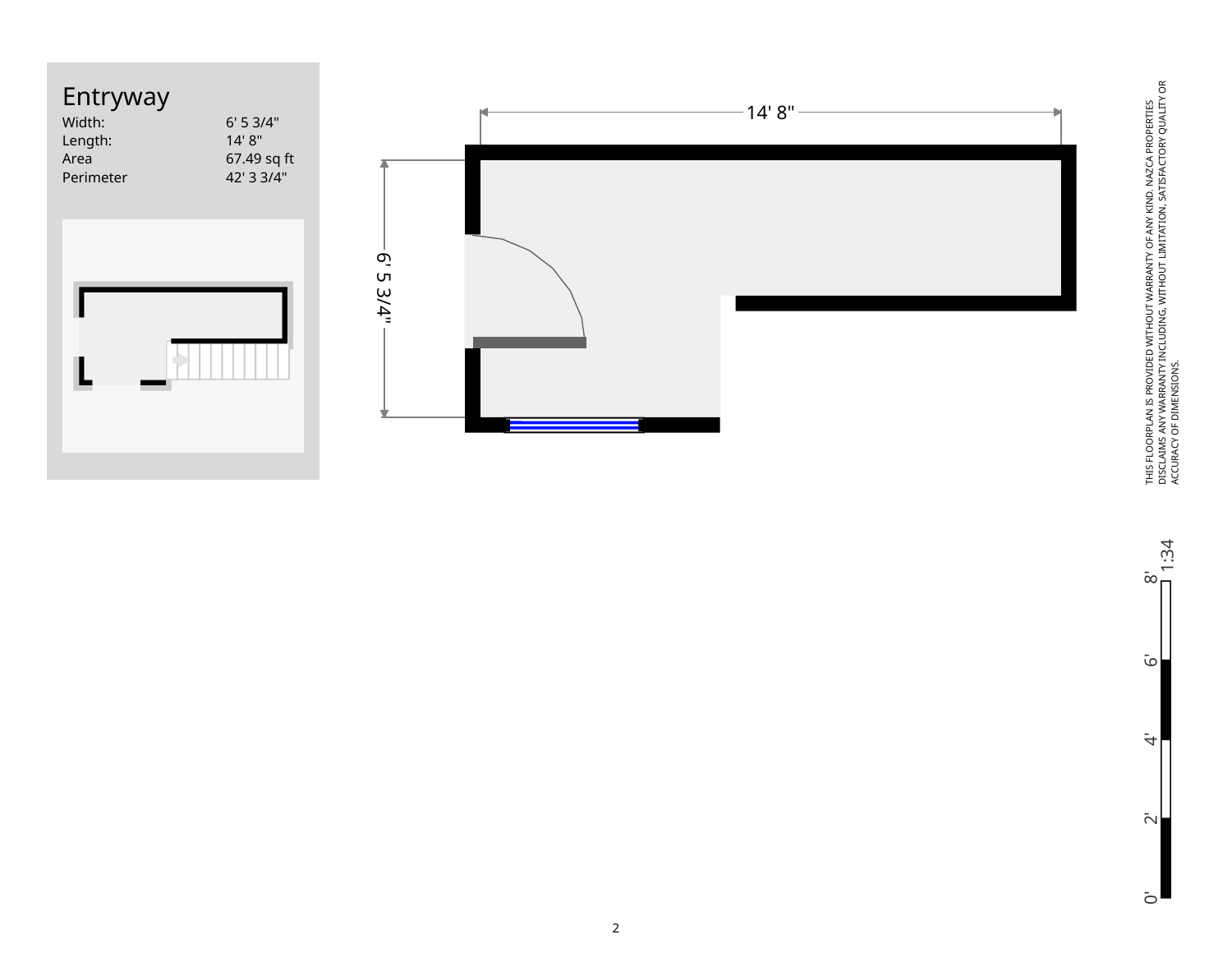#### Living Room 191.86 sq ft Clos 13' 7 3/4" × 16' 11 1/2" Hall Hall Bathroom 108.90 sq ft 44.41 sq ft r Water Closet 6' 4 1/2" × 8' 11 3/4"  $11.14$  sq ft Close  $3'$  2"  $\times$  3' 6 1/2"

# THIS FLOORPLAN IS PROVIDED WITHOUT WARRANTY OF ANY KIND. NAZCA PROPERTIES<br>DISCLAIMS ANY WARRANTY INCLUDING, WITHOUT LIMITATION, SATISFACTORY QUALITY OR<br>ACCURACY OF DIMENSIONS. DISCLAIMS ANY WARRANTY INCLUDING, WITHOUT LIMITATION, SATISFACTORY QUALITY OR THIS FLOORPLAN IS PROVIDED WITHOUT WARRANTY OF ANY KIND. NAZCA PROPERTIES ACCURACY OF DIMENSIONS.

0' 8' 16' 24'

 $\bar{\infty}$ 

 $\bar{\circ}$ 

 $\overline{6}$ 

 $24'$ <br>1:129

513-535-2154 manager@nazcaproperties.com **Nazca Properties**

#### **Statistics**

Area: 1173 sq ft 2 Floors 3 Bedrooms 2 Bathrooms



2411 Fairview Ave. , Cincinnati, Ohio, United States 45219

Google

**2411 Fairview** 



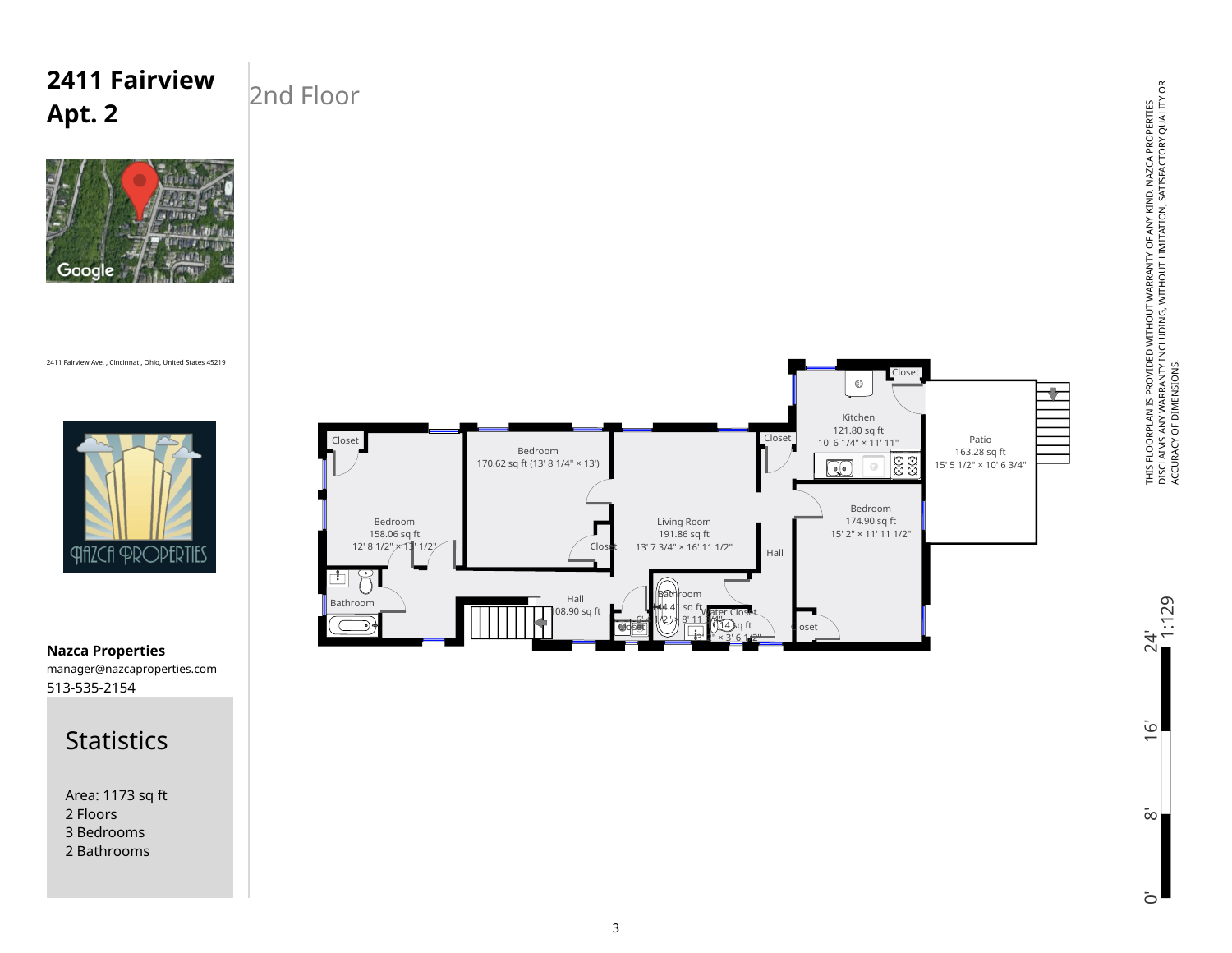

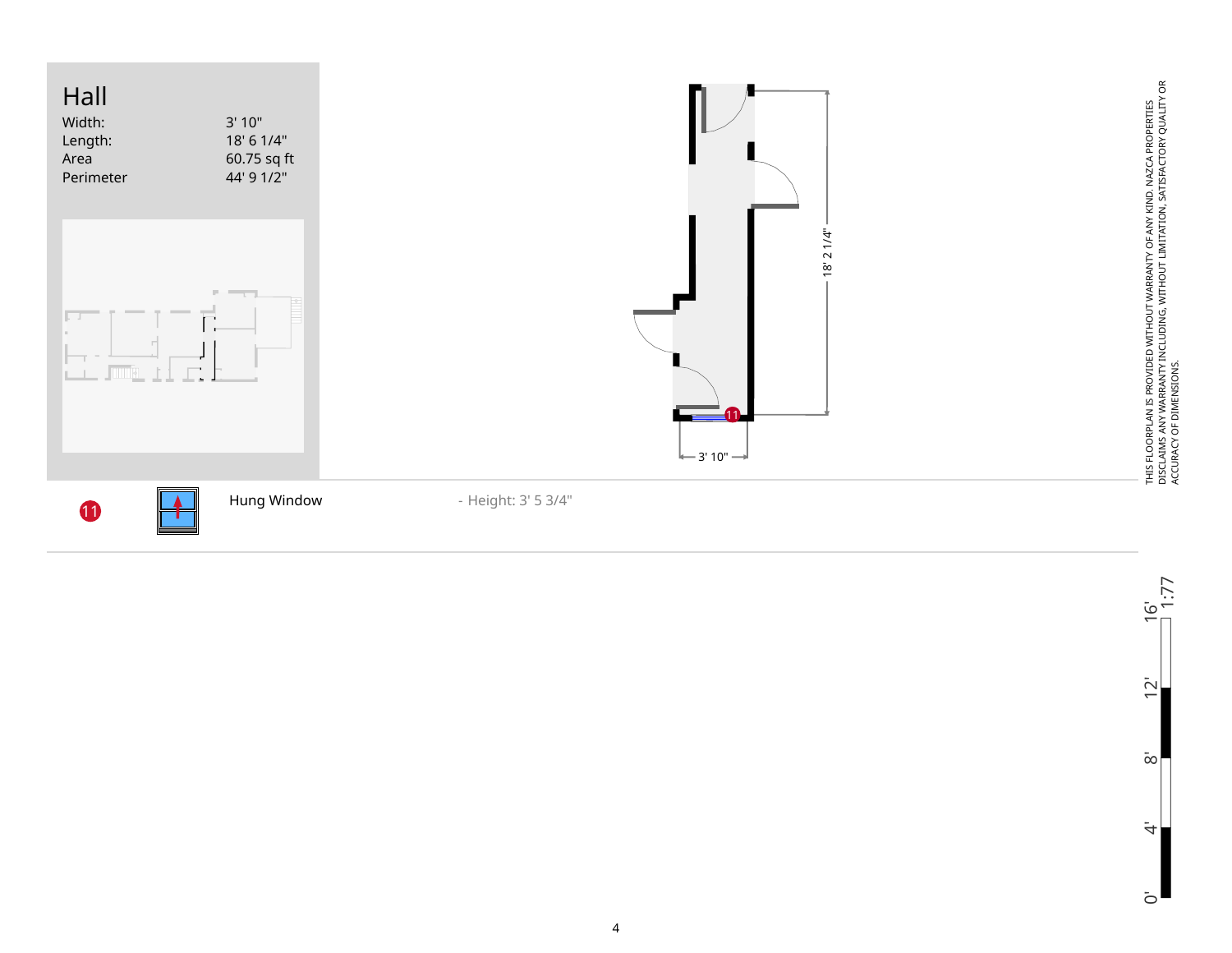

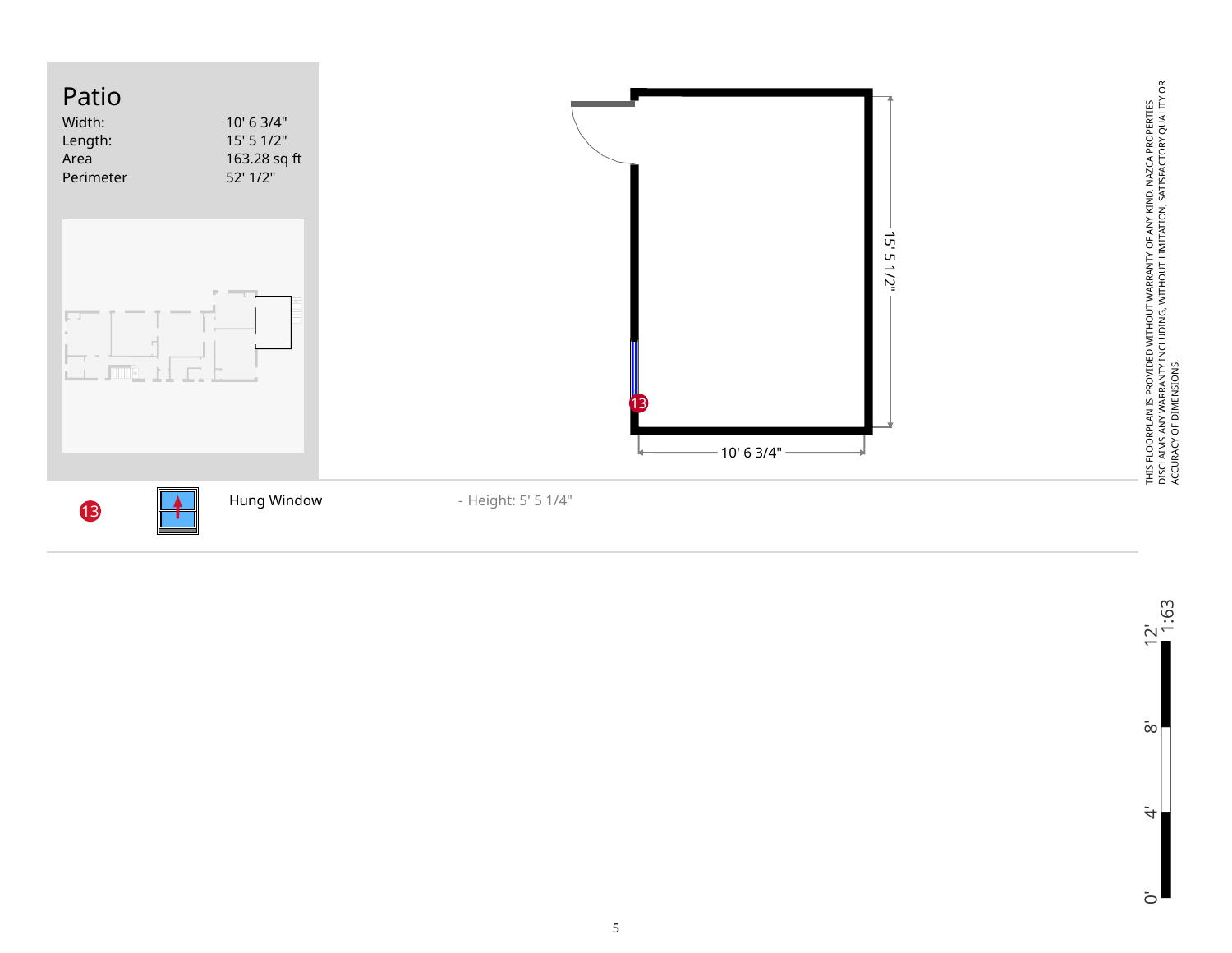



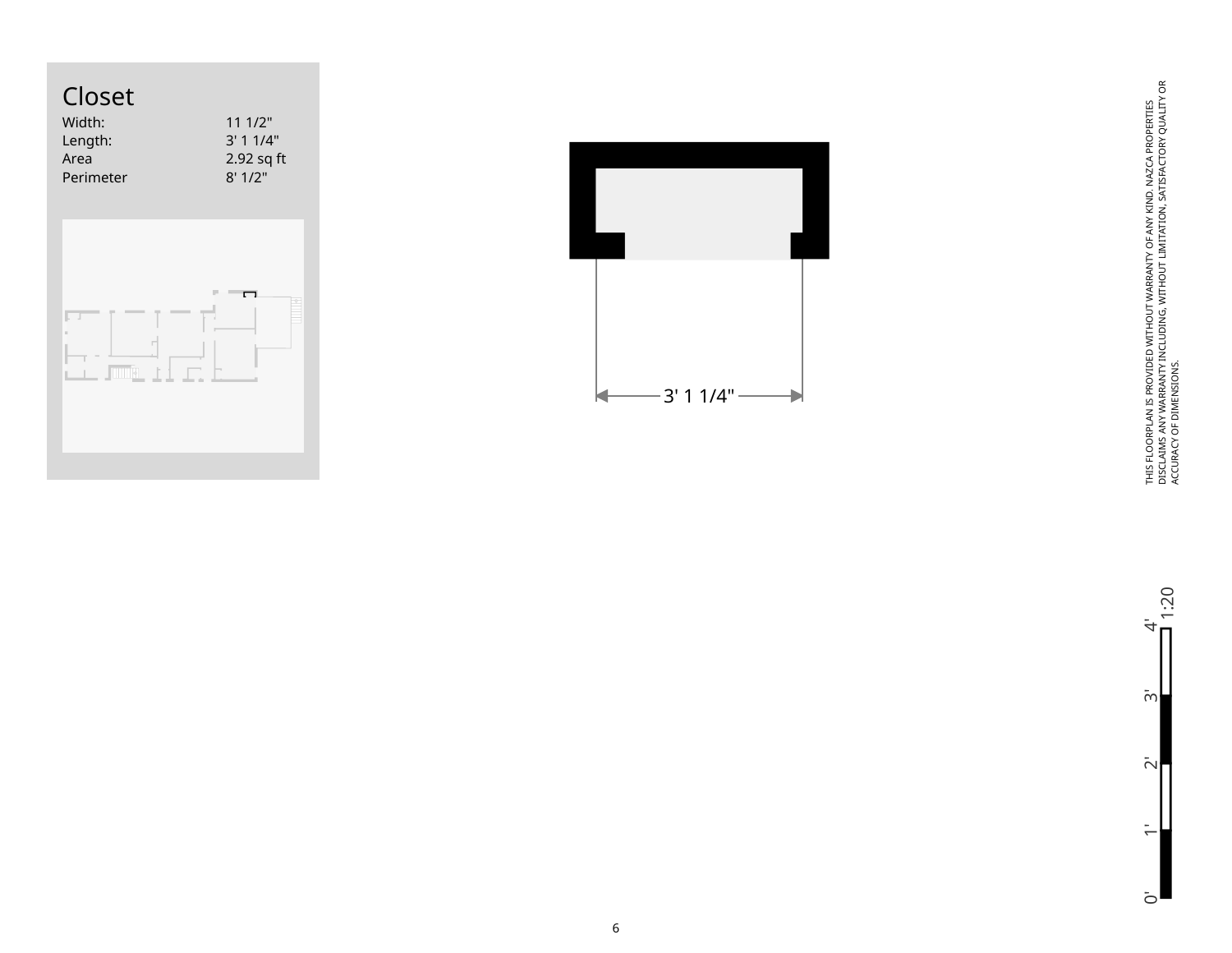

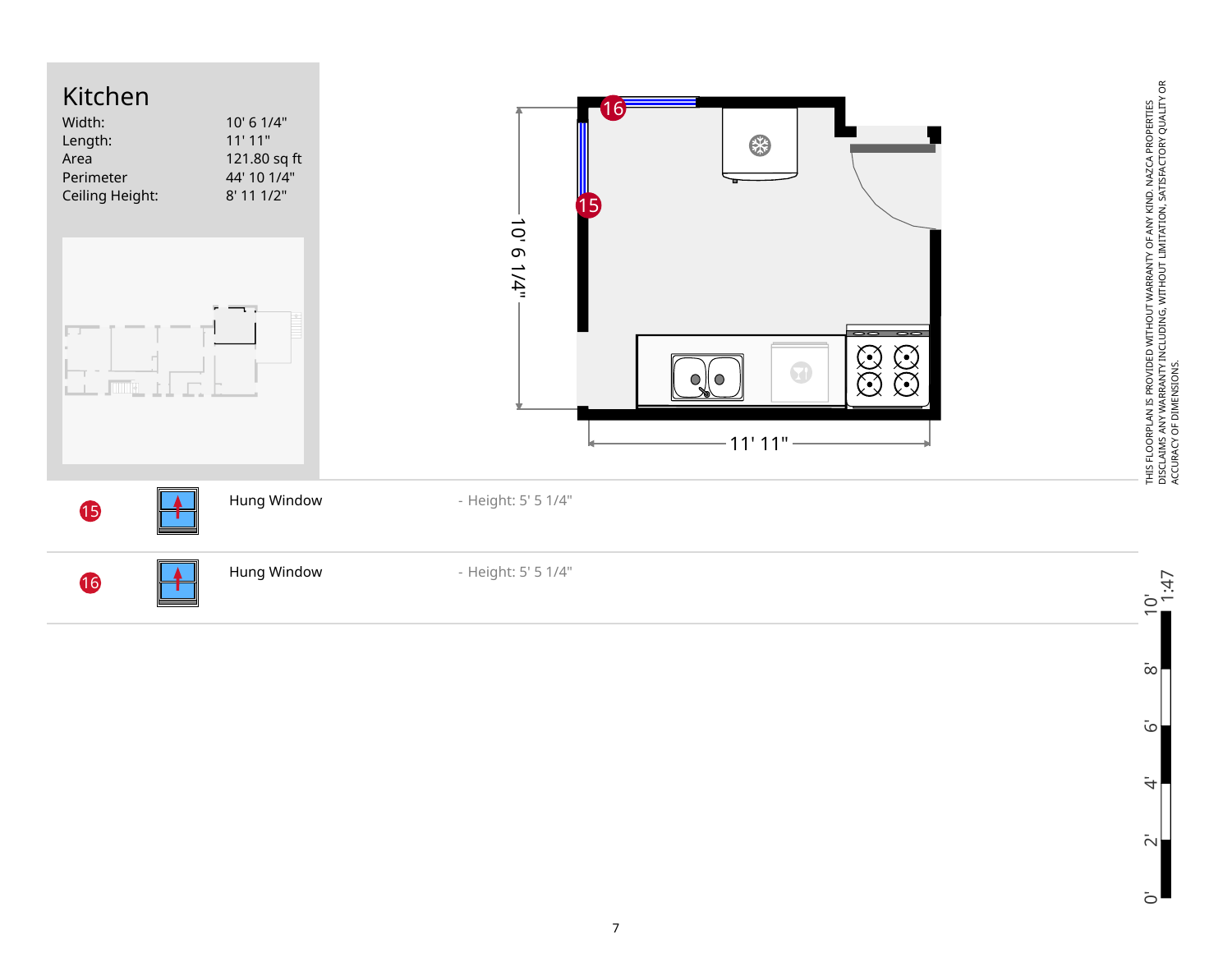



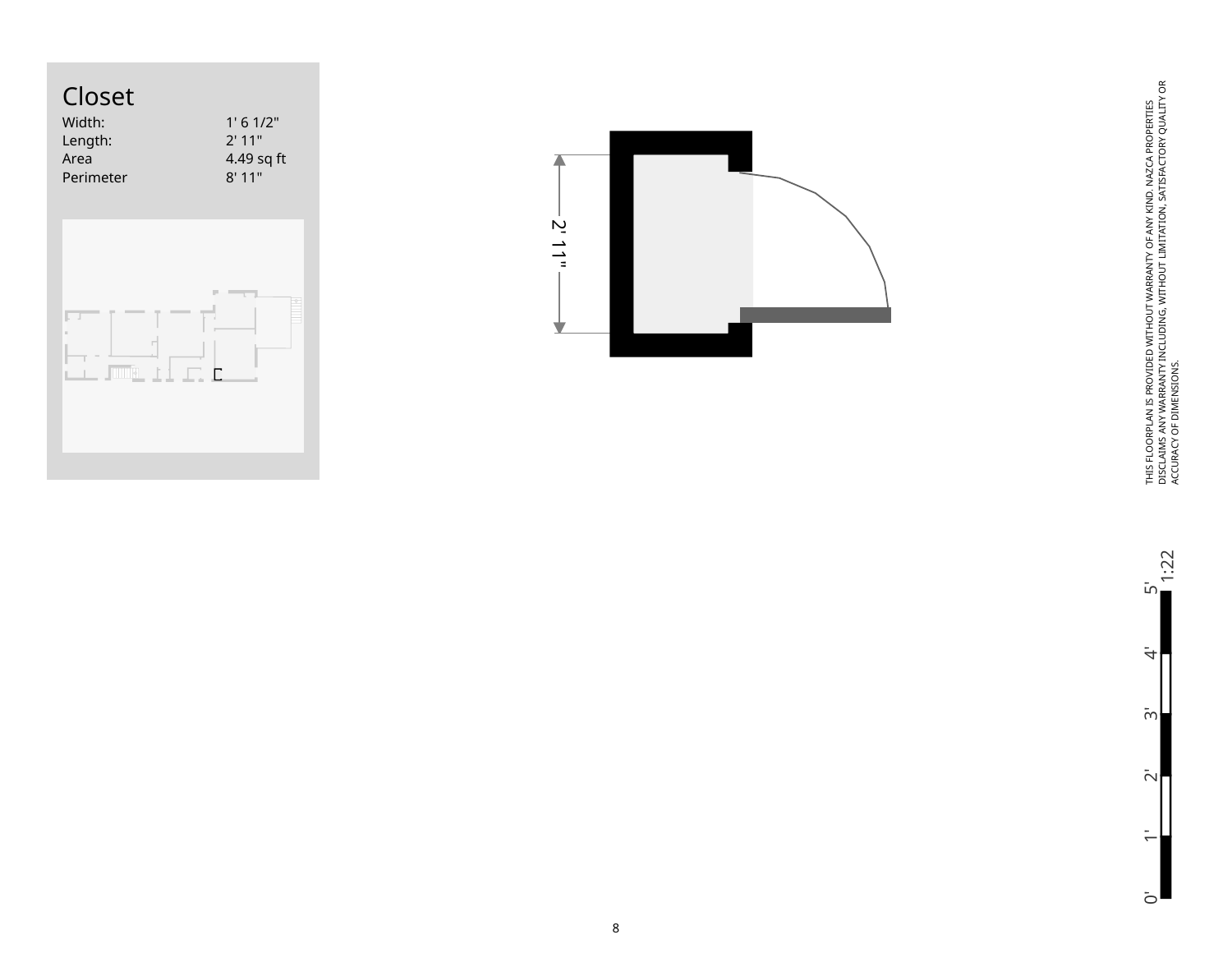



 $\ddot{\tau}$ 

 $\bar{\infty}$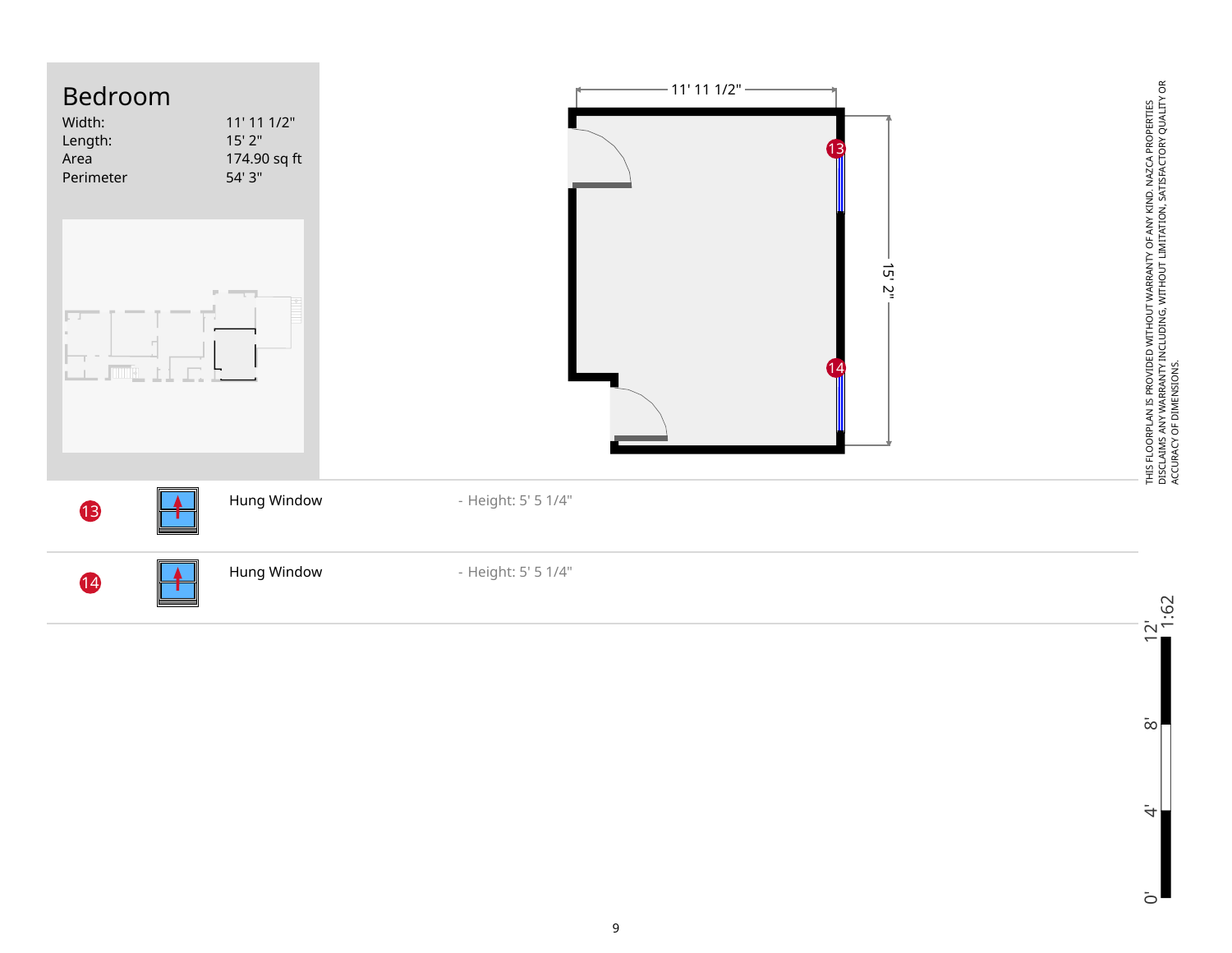

| こしつこに     |              |
|-----------|--------------|
| Width:    | 1'1.3/4"     |
| Length:   | $3'$ 6 1/4"  |
| Area      | $4.01$ sq ft |
| Perimeter | 9'31/4"      |
|           |              |





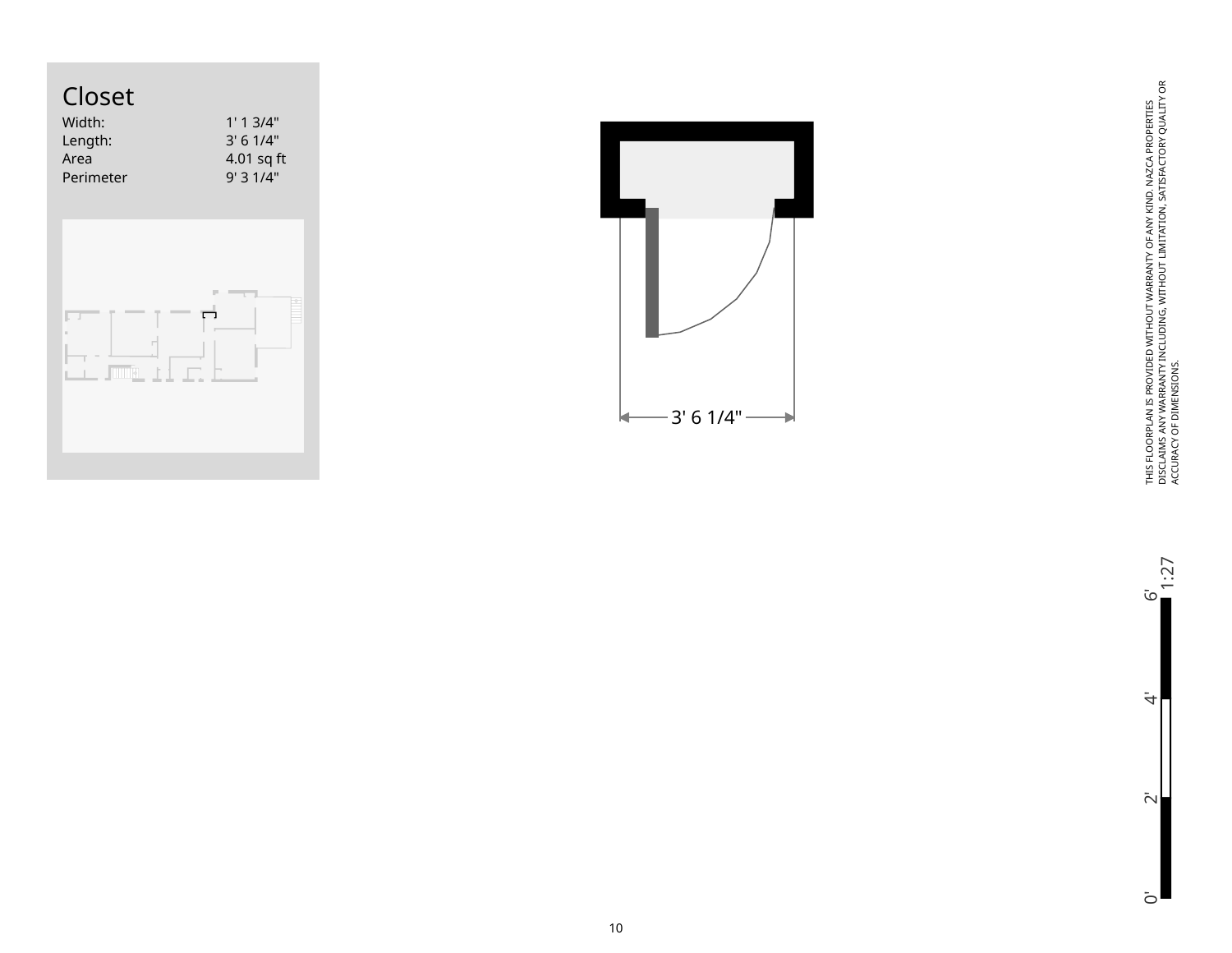



 $\overline{O}$ 

THIS FLOORPLAN IS PROVIDED WITHOUT WARRANTY OF ANY KIND. NAZCA PROPERTIES DISCLAIMS ANY WARRANTY INCLUDING, WITHOUT LIMITATION, SATISFACTORY QUALITY OR

THIS FLOORPLAN IS PROVIDED WITHOUT WARRANTY OF ANY KIND. NAZCA PROPERTIES<br>DISCLAIMS ANY WARRANTY INCLUDING, WITHOUT LIMITATION, SATISFACTORY QUALITY OR<br>ACCURACY OF DIMENSIONS.

ACCURACY OF DIMENSIONS.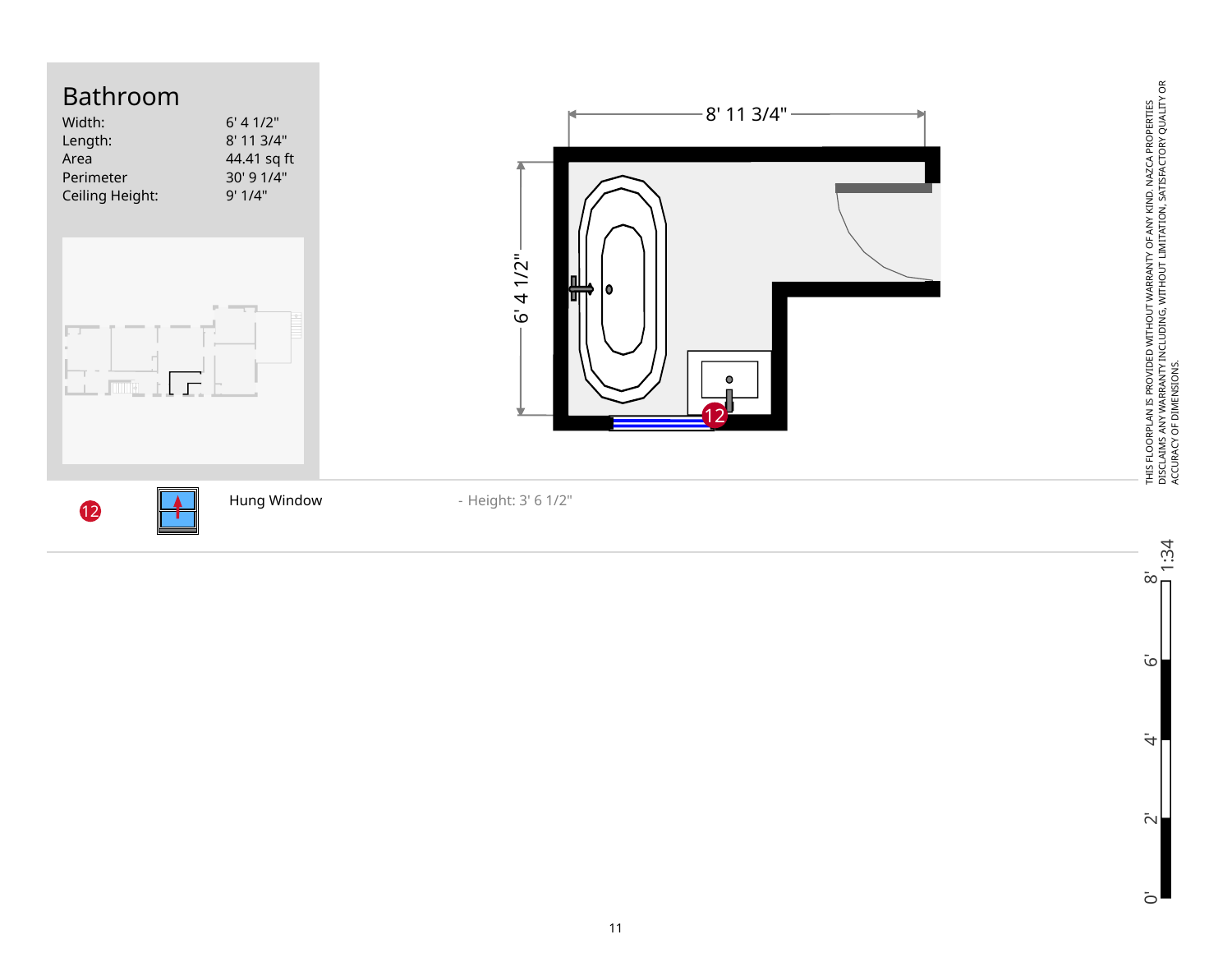# Water Closet

| Width:                           | 3'2"        |
|----------------------------------|-------------|
| Length:                          | 3' 6 1/2"   |
| Area                             | 11.14 sq ft |
| Perimeter                        | 13' 4 1/2"  |
| п<br>$\sqrt{mn}$ , $\pm$ , $\pm$ | ш           |



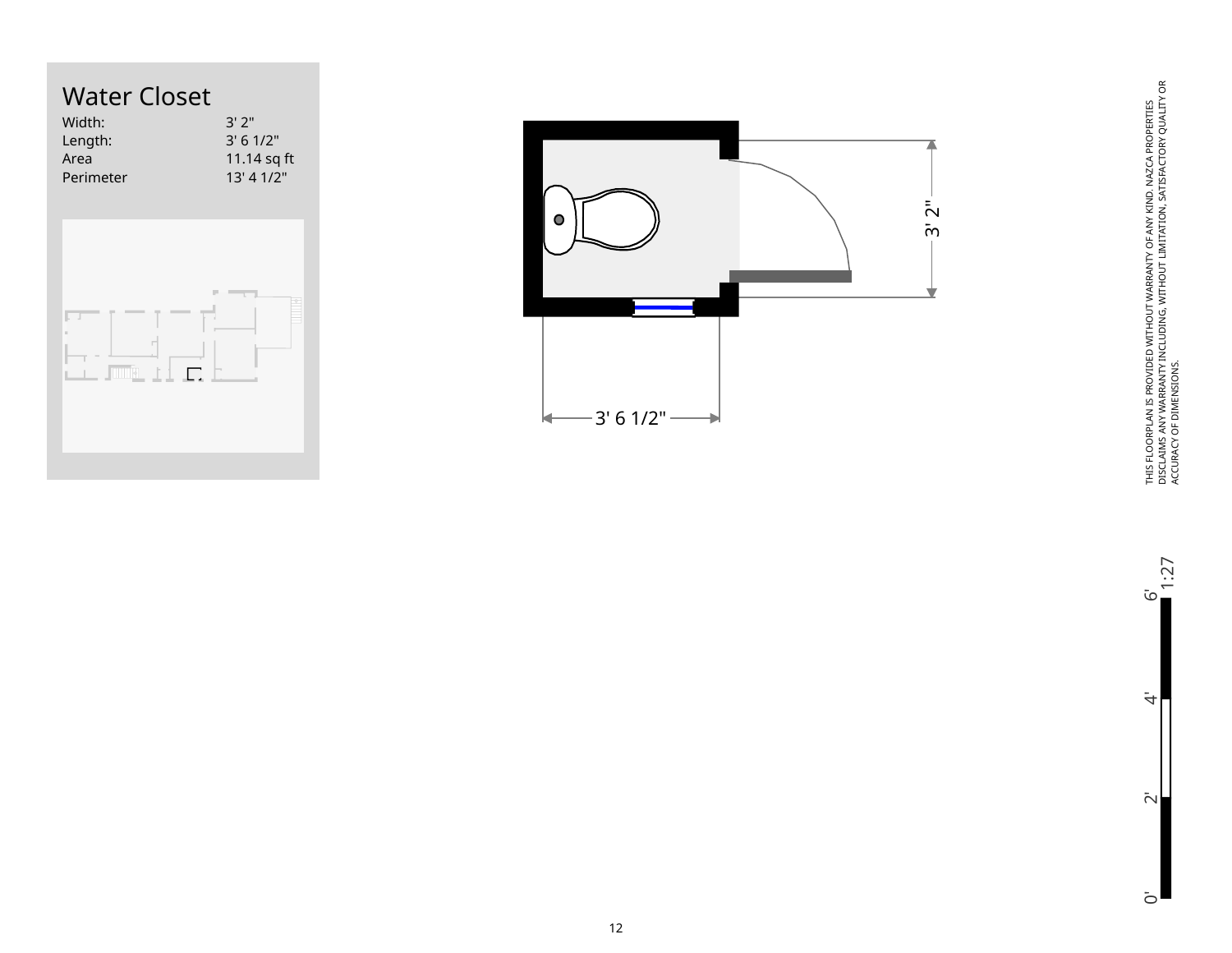

13

 $\bar{c}$ 

 $\bar{\infty}$ 

 $\ddot{\tau}$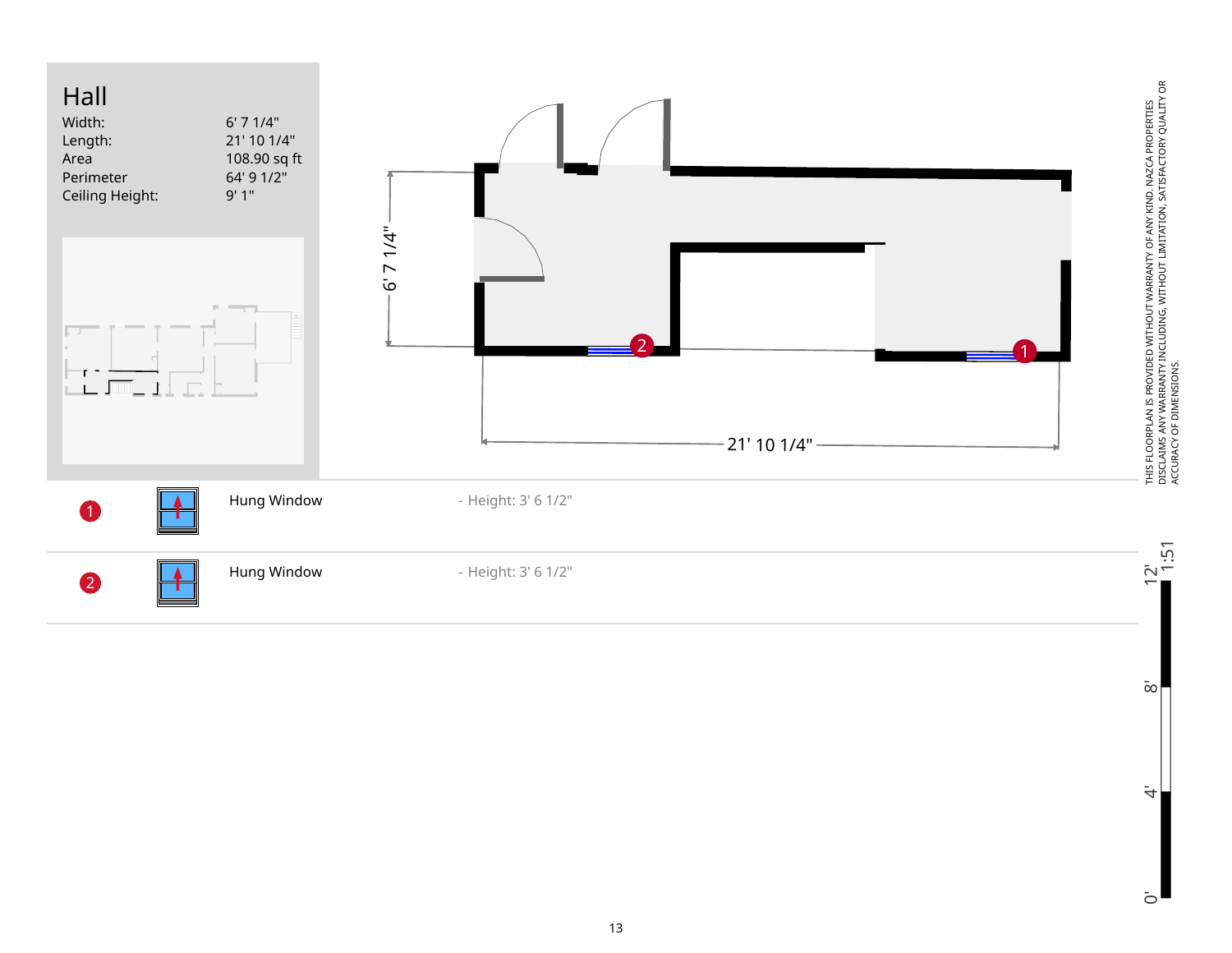

 $\tilde{\omega}$ 

 $\ddot{\tau}$ 

 $\bar{\sim}$ 

 $\overline{O}$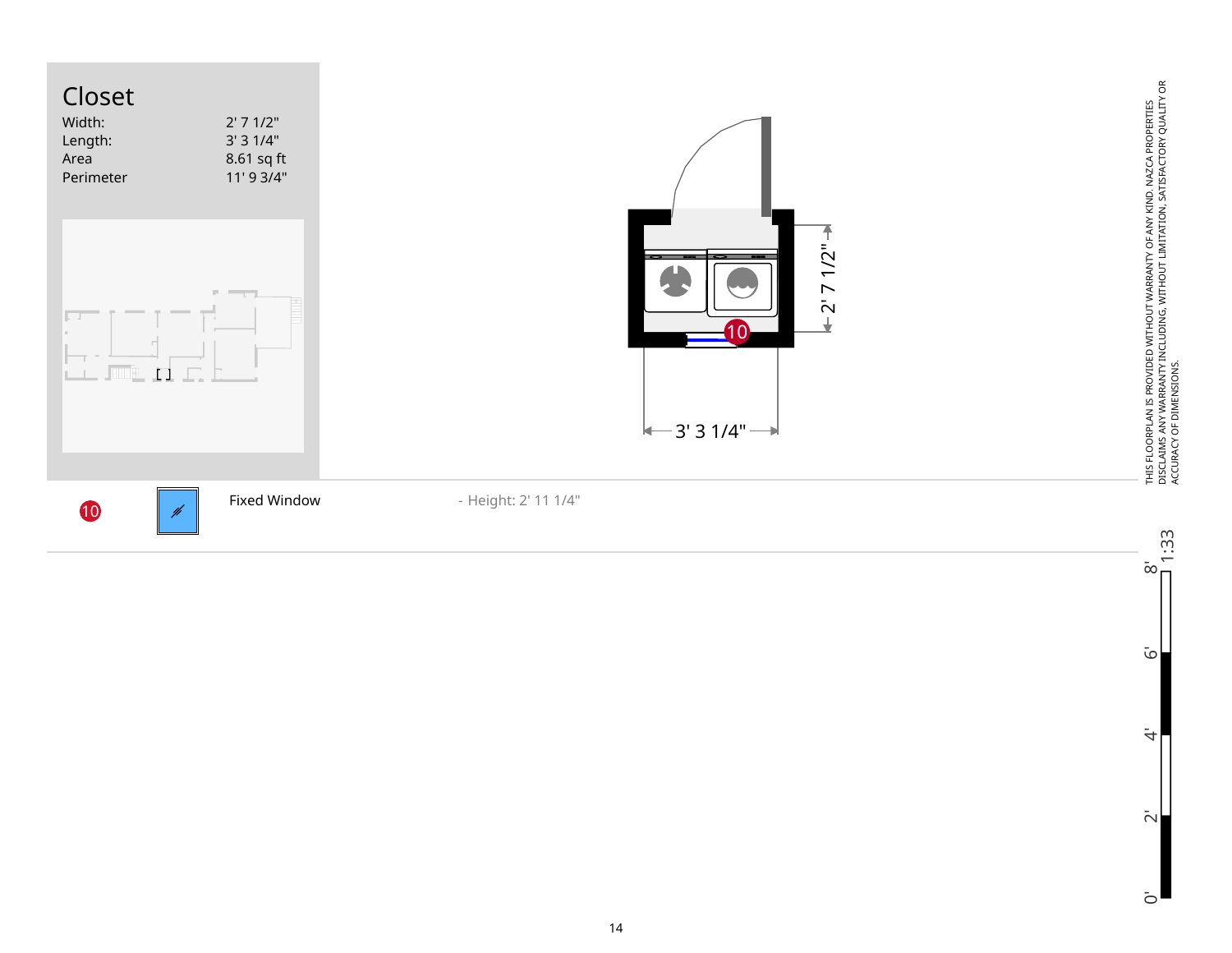

 $\overline{O}$ 

 $\bar{2}$ 

 $\rm \bar{\infty}$ 

 $\ddot{\tau}$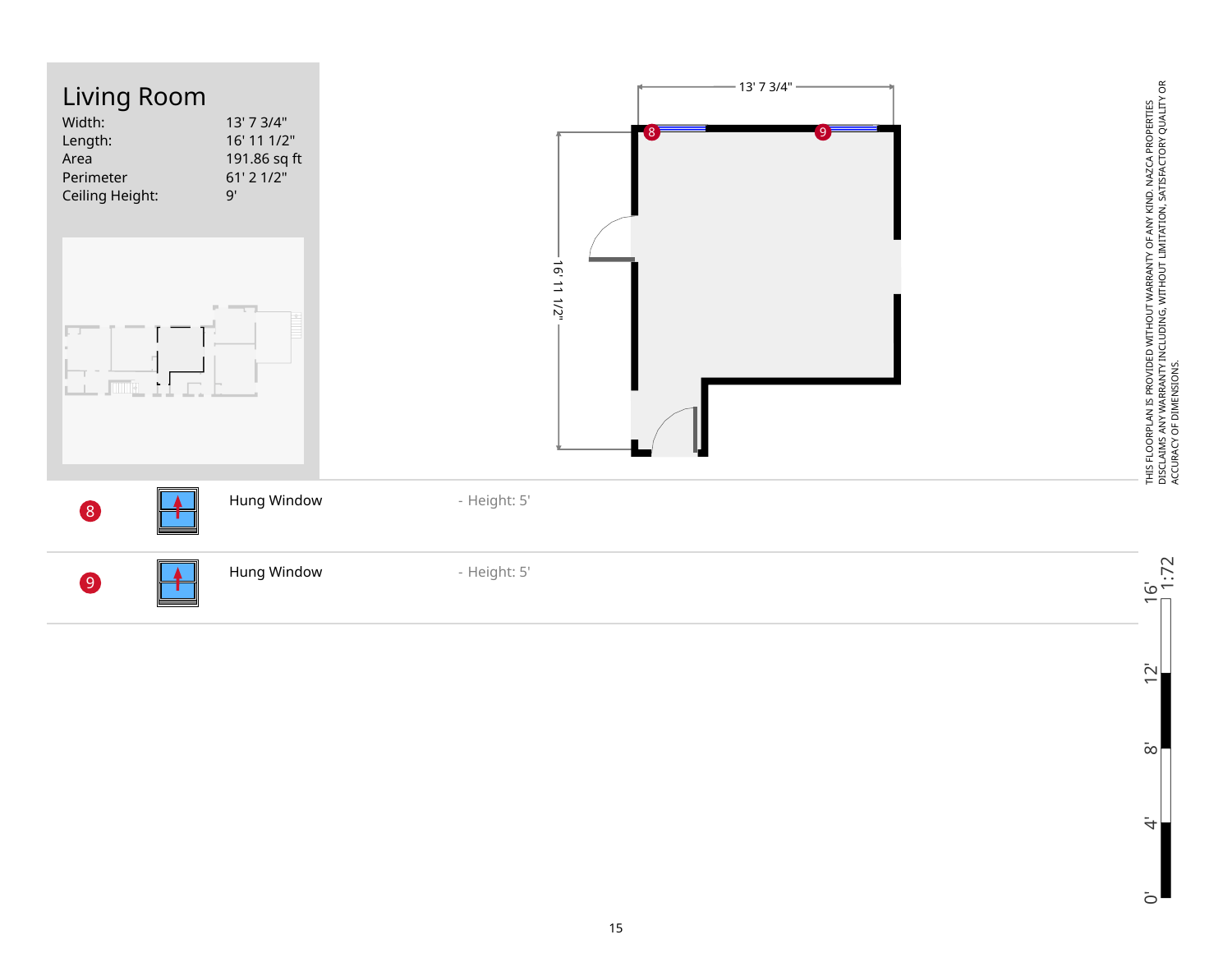# Closet

巨击

| Width:    | 1'31/4"     |
|-----------|-------------|
| Length:   | $4'$ 1 1/2" |
| Area      | 5.20 sq ft  |
| Perimeter | 10'9''      |
|           |             |

 $\mathsf{I}$ 

**TITTE**  $\mathbb{R}^2$  

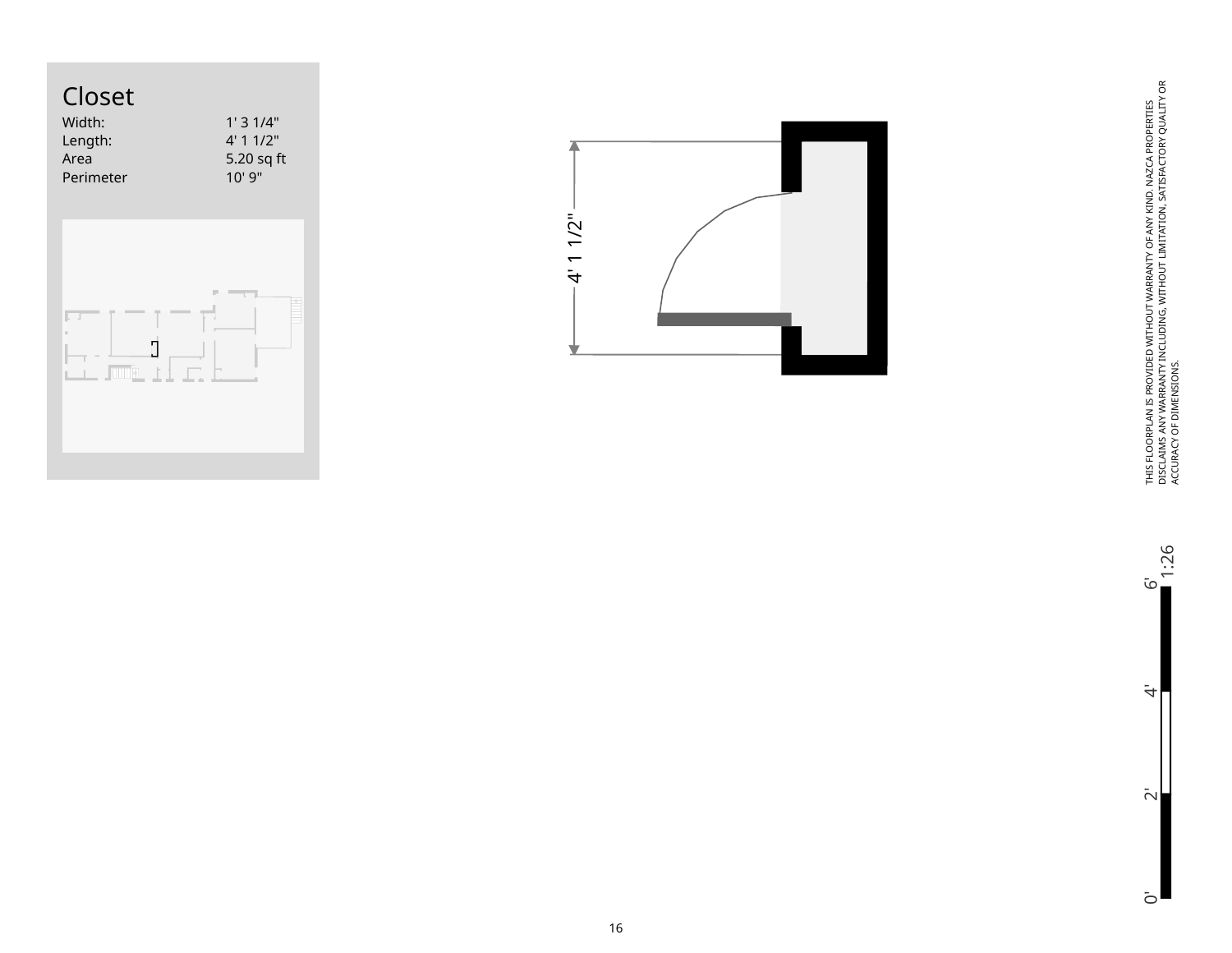



 $\rm \bar{\infty}$ 

 $\ddot{\tau}$ 

 $\overline{O}$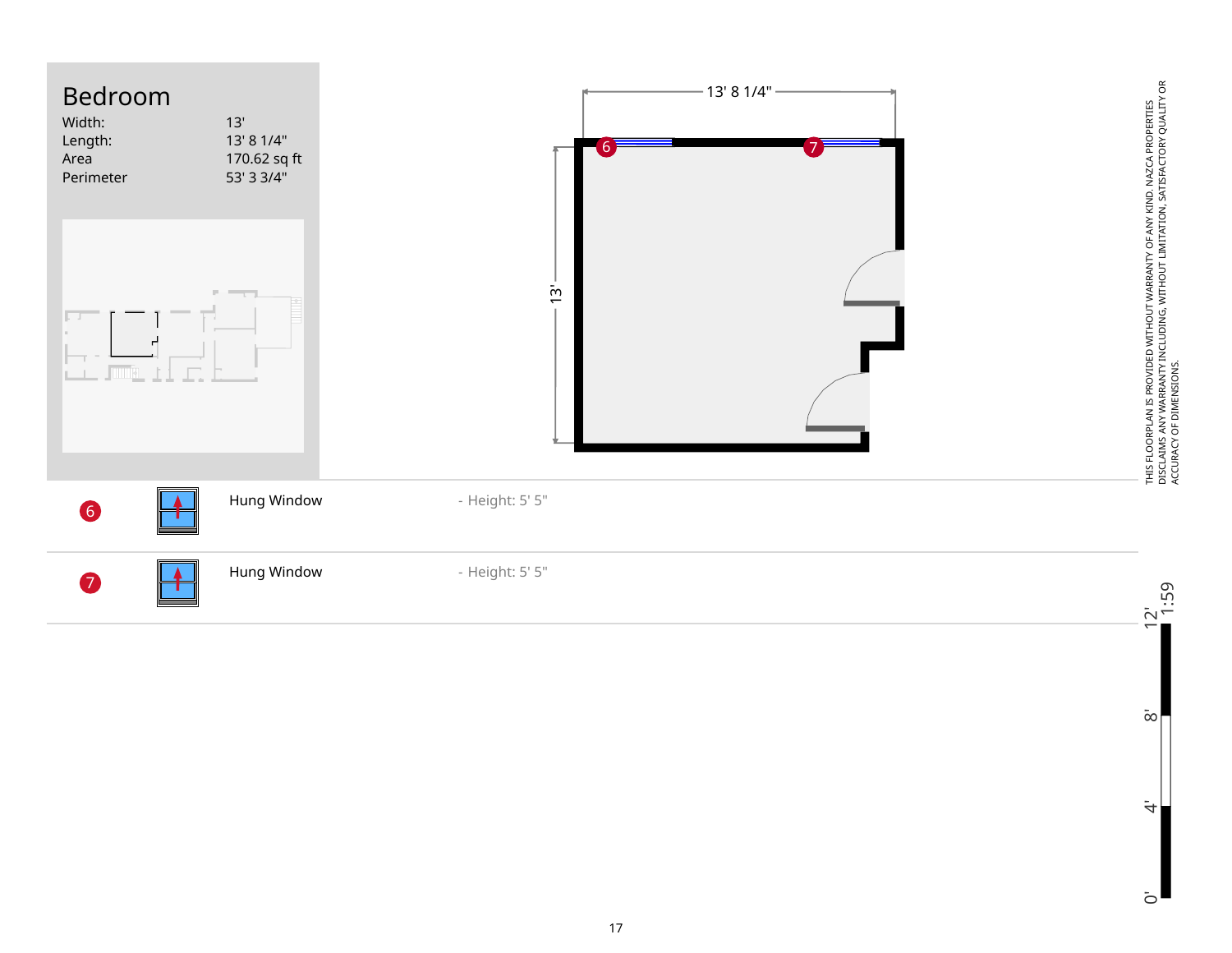## Closet

| Width:    | 1' 8' 1/2"     |
|-----------|----------------|
| Length:   | $3'$ 6 1/4"    |
| Area      | 5.99 sq ft     |
| Perimeter | $10'$ 5 $1/4"$ |
|           |                |
|           |                |





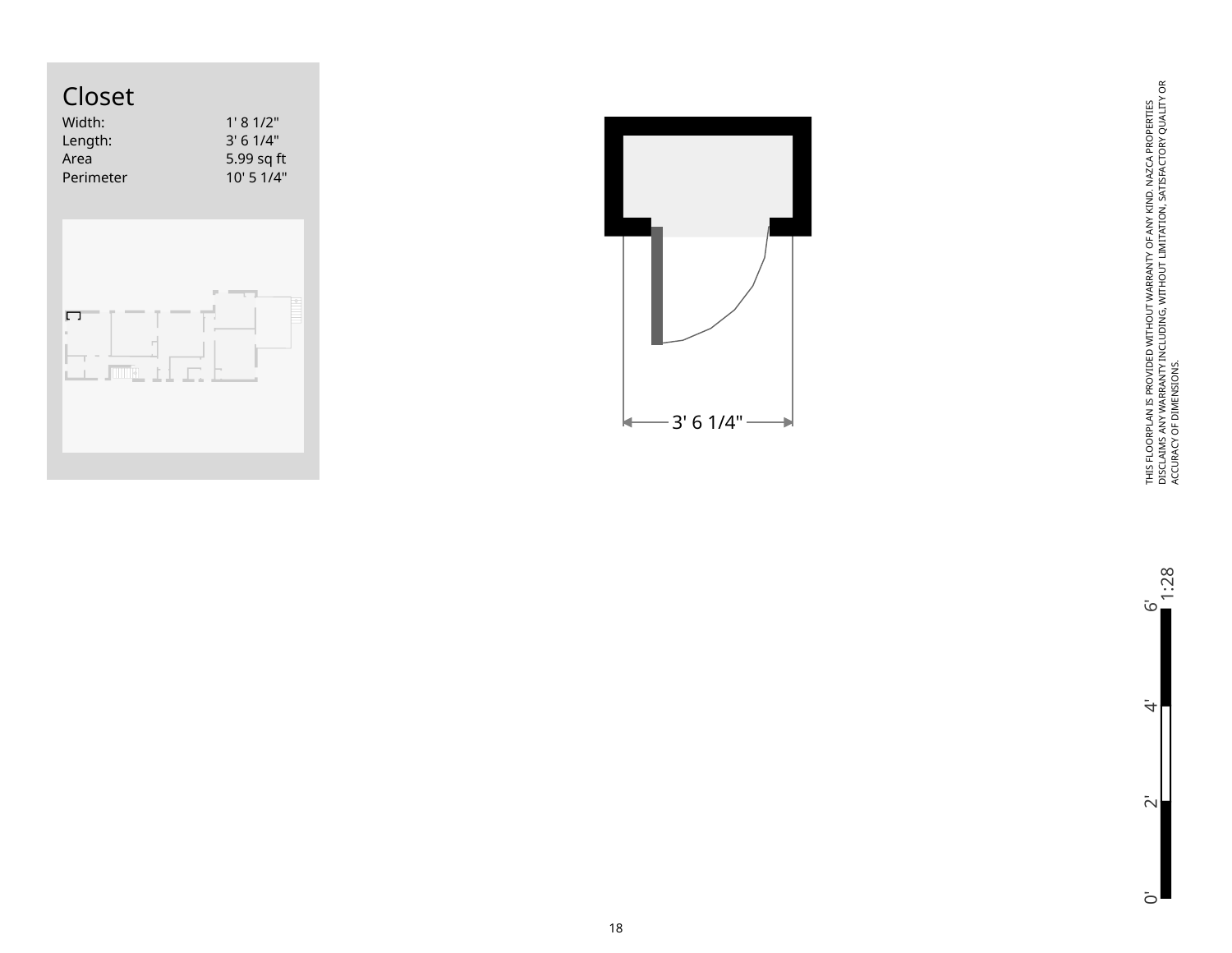

 $\dot{4}$ 

 $\bar{c}$